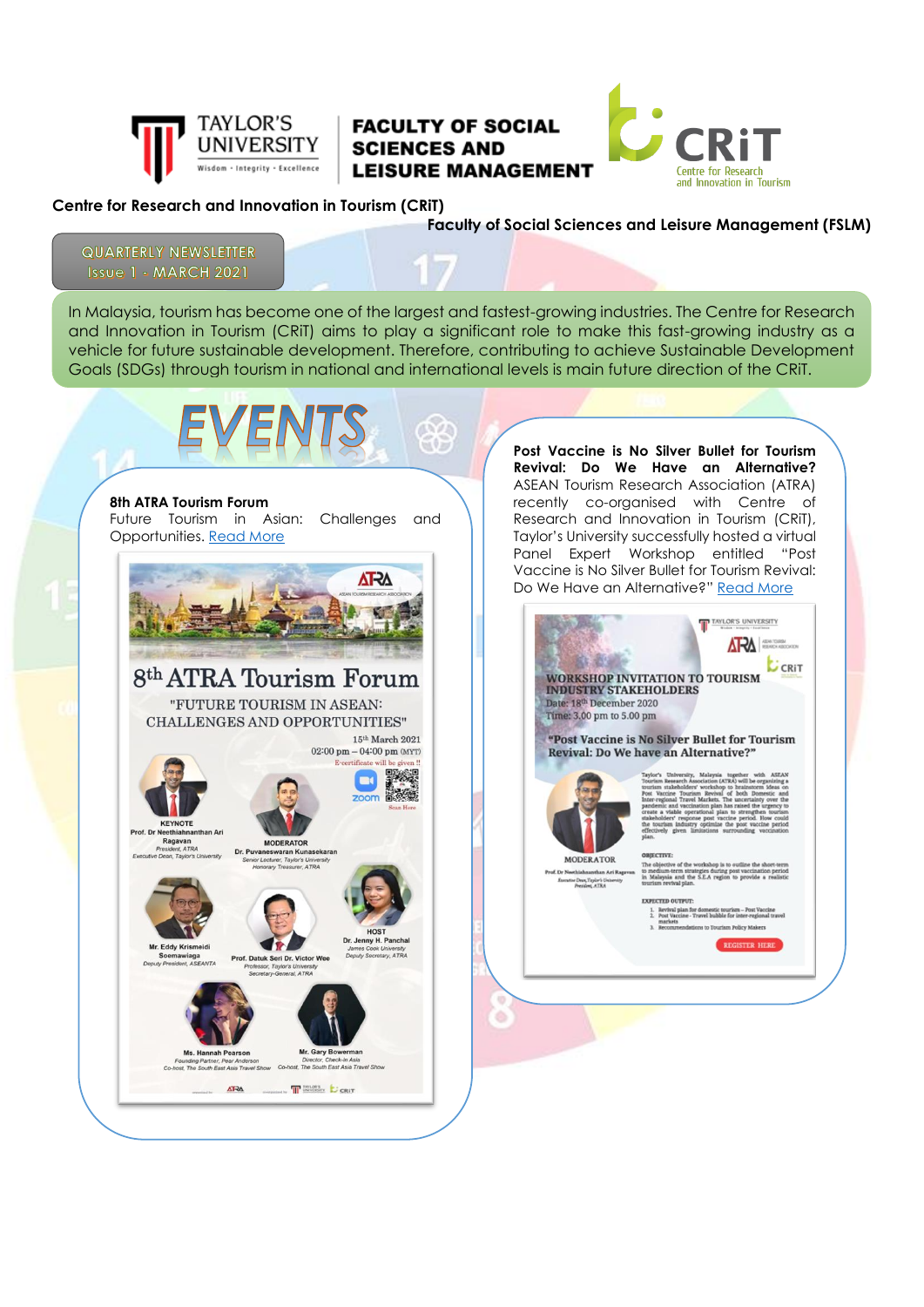

 **[More Invitations](https://docs.google.com/spreadsheets/d/1c-8G0vefbVmQ0qJc2_GMda0liMtE4A_R/edit?rtpof=true#gid=43916275)**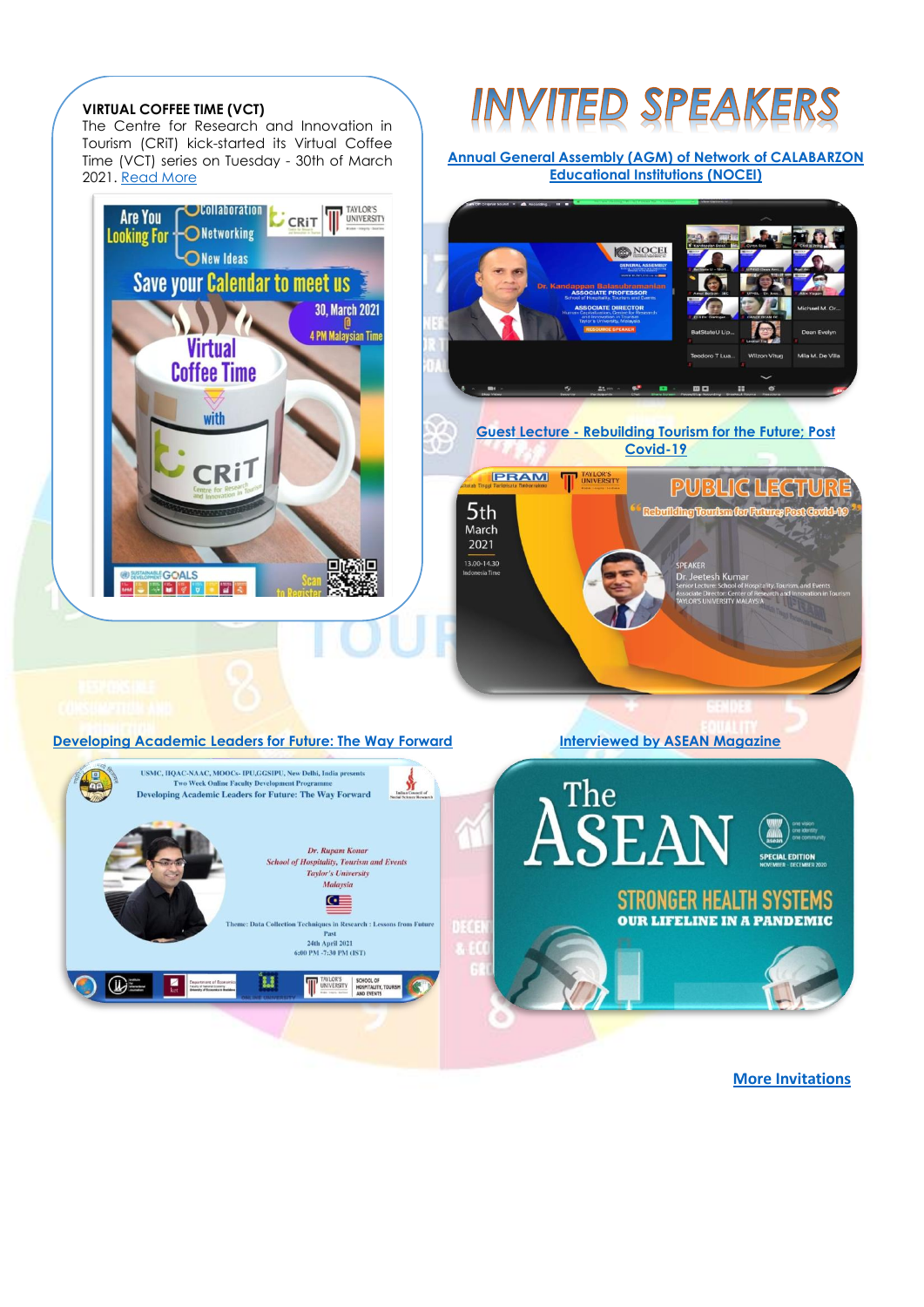## BLICATION

- •Reflections on the theme issue outcomes: The way forward: how is Malaysian hospitality and tourism education working with industry. <https://doi.org/10.1108/WHATT-01-2020-000>
- •Conclusion: how is Malaysian hospitality and tourism education working with industry? <https://doi.org/10.1108/WHATT-12-2019-0084>
- •Raising standards for hospitality and tourism education in Malaysia. <https://doi.org/10.1108/WHATT-12-2019-0083>
- •Industry perspectives on Malaysian hotel minimum wage issues. <https://doi.org/10.1108/WHATT-12-2019-0082>
- •Competently skilled human capital through education for the hospitality and tourism industry. <https://doi.org/10.1108/WHATT-12-2019-0081>
- •Perception and preferences of hiring managers.<https://doi.org/10.1108/WHATT-12-2019-0080>
- •The advancement of hospitality and tourism education in Malaysia. <https://doi.org/10.1108/WHATT-12-2019-0078>
- •Enhancing hospitality and tourism graduate employability through the 2u2i program. <https://doi.org/10.1108/WHATT-12-2019-0077>
- •Work-based learning: an approach towards entrepreneurial advancement. <https://doi.org/10.1108/WHATT-12-2019-0076>
- •Residents' Attitudes towards Tourism, Cost–Benefit Attitudes, and Support for Tourism: A Predevelopment Perspective.<https://doi.org/10.1080/21568316.2021.1873836>
- •Does it matter where to run? Intention to [participate](https://www.emerald.com/insight/content/doi/10.1108/APJML-12-2019-0737/full/html) in destination marathon. <https://doi.org/10.1108/APJML-12-2019-0737>
- •Are functional, emotional, and social values interrelated? A study of traditional guest houses in Iran. <https://doi.org/10.1108/IJCHM-03-2020-0193>
- •Using online travel agent platforms to determine factors influencing hotel guest satisfaction. <https://doi.org/10.1108/JHTT-07-2019-0099>
- •Experience and Service Quality on Perceived Value and Behavioural Intention: Moderating Effect of Perceived Risk and Fee. <https://doi.org/10.1080/1528008X.2020.1837050>
- •Brand anthropomorphism, love and defense: does attitude towards social distancing matter? <https://doi.org/10.1080/02642069.2020.1867542>
- •Determinants of sustainable competitive advantage from resource-based view: implications for hotel industry<https://doi.org/10.1108/JHTI-08-2020-0152>

## APPLIED GRANTS

| <b>Exploring Absorptive Capacity</b><br>Drivers towards Humanizing VR<br>Education in Malaysian Tourism<br>and Hospitality Institutions | Understanding the Effectiveness of<br><b>Holistic Health and Wellness</b><br>Programme on Students, Project<br>Leader, 2018, Taylor's University                            | <b>Constructing and Verifying</b><br>Community Development Index<br>towards a Sustainable Tourism<br>Model in<br>Sarawak, Malaysia |
|-----------------------------------------------------------------------------------------------------------------------------------------|-----------------------------------------------------------------------------------------------------------------------------------------------------------------------------|------------------------------------------------------------------------------------------------------------------------------------|
| Measuring the Economic Impacts<br>for Post COVID - 19 Business Tourism<br>Market in Malaysia                                            | Developing an organizational<br>resilience framework during the<br>crisis management for the<br>Malaysian Hotel Industry                                                    | Development of Dynamic<br><b>Business Events Operations</b><br><b>Model towards SME Business</b><br>Events Resilience in Malaysia  |
| Smart Tourism Technology boost<br>the tourist's memorable experience<br>in ecotourism destinations                                      | Virtual visit of heritage sites as a<br>sustainable and resilient solution for<br>COVID-19 pandemic                                                                         | Developing a crisis management<br>framework for the Malaysian<br><b>Hotel Industry</b>                                             |
| Job Satisfaction and turnover<br>decisions among Hospitality<br>Graduates in Klang valley                                               | <b>Buddhist Tourism in Southeast Asia:</b><br>Towards Sustainable Development                                                                                               | The Remodelling Indigenous<br><b>Tourism Model: Transcending</b><br>and empowering the Malaysian<br>indigenous communities         |
| Developing and validating<br>Sustainability Index and Scorecard<br>for hotels                                                           | Developing a Framework to Foster Postgraduate Student Learning in<br>Coping with new Learning Styles, Pandemic Anxiety and Academic<br>Performance for Hospitality Scholars |                                                                                                                                    |